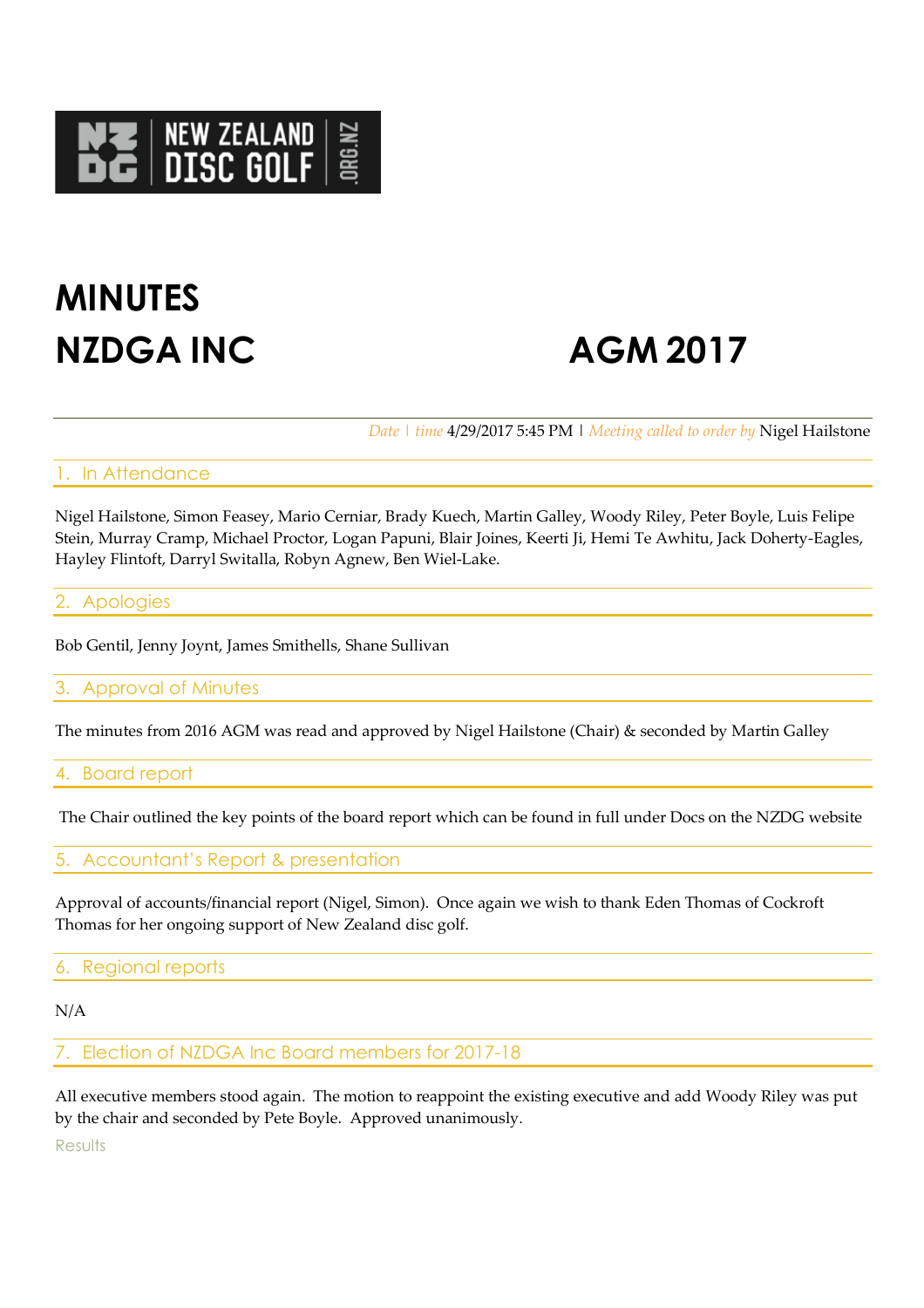- President: Nigel Hailstone
- Tour Director: Martin Galley
- Development: Simon Feasey
- Communications Director: Brady Kuech
- Membership Secretary: Mario Cerniar
- Board member: Woody Riley, (welcome aboard Woody)

# 8. Memberships

The Chair explained the options of event based and up front membership models. The meeting confirmed membership will continue to be event based, as set by the New Zealand Disc Golf Development Committee (NZDGDC). (Approved)

# 2017 World Team Championship

Following the successful team worlds challenge the meeting resolved that the NZDG would once again pay for the entry fee (600 Pounds) for a team to compete in this year's World Team Champs in Colchester, England. Nom. Nigel/Kyle = passed

● Motion to apply for funding assistance to the New Zealand Racing Board to defray costs for team travelling to England for Team World Champs in 2017. Moved Nigel, seconded Brady, (approved unanimously).

#### 10.General Business

- Social Media reps worth \$50 rebate to tournament directors. This will see a \$50 reduction in the levy paid by Tournament officials to the NZDG for sanctioned events in return for meeting a social media posting criteria (to be determined by the Communications Director) . Nigel/Martin.
- Handicaps: Mario explained that we are ready to incorporate handicaps into NZDG owned and sanctioned tournaments.
- Match play: Location for 2017 has been confirmed as Bella Rakha, Oratia, Auckland, 9th December 2017 Discussion was held as to how the format could be more attractive, and get better attendance. A handicap version of match play was mooted. More consideration is required and it was agreed the DG development committee should do this.
- It was also discussed and approved that the executive is permitted to pursue other funding streams to assist with the costs of those travelling to represent New Zealand at the Team Worlds.
- Bag Tags: Have not sold well in the second year. The South Island reps advised that had made casual play less attractive. It was suggested that with the rise of club based bag tags, that the NZDG tags are best used in sanctioned events only. The style of the tag itself was said to need improvement. It was decided to make this year's bag tags available free of cost to any member who had participated in 5 or more sanctioned tournaments last year.

The Chair invited any discussion from the floor of the meeting.

PDGA Sanctioning to be required of tour events suggested by Shane Sullivan. This needs to be discussed further but against the proposal is the fact most NZ players are not PDGA members and our new handicapping system reduces the need to be so. Simon suggested this and other matters could be the subject of a player survey to be